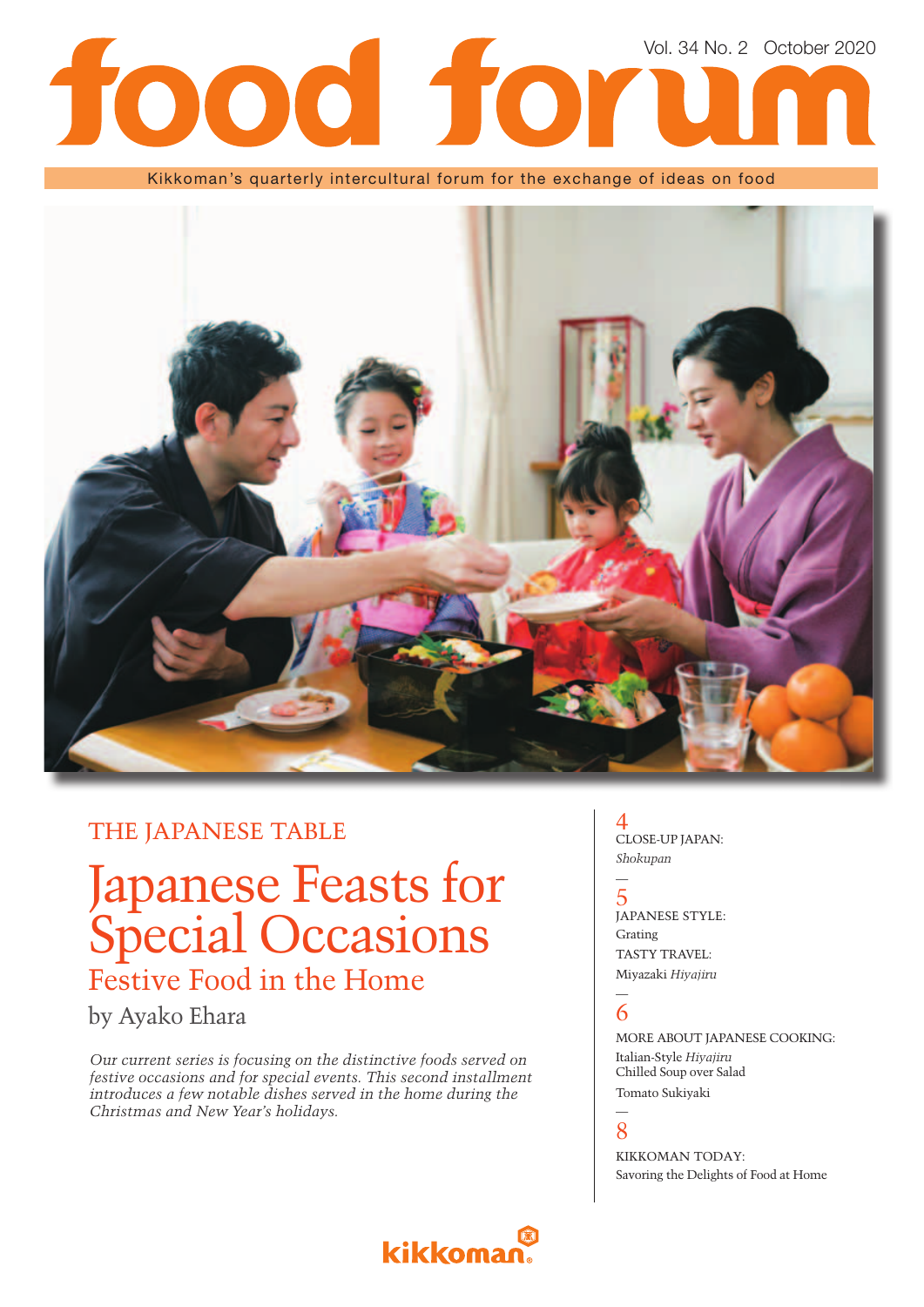## Japanese Feasts for Special Occasions Festive Food in the Home



New Year's traditions, from left: *Toso* sake infused with medicinal herbs; *kagami-mochi* stacked round *mochi* rice cakes topped by *daidai* and dried persimmons.

It was in 2013 that UNESCO declared "Washoku, traditional dietary cultures of the Japanese, notably for the celebration of New Year," as an Intangible Cultural Heritage. In fact, among Japan's traditional events and ceremonial occasions, the New Year holidays, called *Shogatsu*, are the most widely celebrated in Japanese households. A nationwide survey conducted by the Ministry of Agriculture, Forestry and Fisheries in 2015 found that around 88 percent of households serve traditional foods associated with the New Year, either every year or most years.

That same survey revealed that 73 percent of respondents reported that they also serve a Christmas



Roast chicken and classic Christmas cake with whipped-cream frosting and strawberries

feast. This custom was adopted through the influence of Western culture, and has now become more common in some homes than are certain Japanese traditional practices. Christmas festivities are often observed among those households with children, more than 80 percent of which dine on dishes related to this holiday. Here we introduce foods eaten during the Christmas and New Year's holidays, and take a look at their respective backgrounds.

### **Christmas at Home**

In December 1885, Christmas decorations made an early appearance in Yokohama, Japan, when a ship chandler, inspired by his world travels, trimmed his business storefront for promotional purposes. These days, Christmas trees and lights are a common sight throughout Japan. Christmas feasting revolves around "Christmas cake," described in a 1907 Japanese culinary dictionary as a sponge cake with a sweet icing. The book also explains how to prepare a roast turkey for Christmas. In the 1910s, home-cooking and women's magazines appeared, and December issues featured recipes for homemade Christmas feasts that included sponge cake with buttercream or whipped-cream

frosting. This eventually became the standard for today's Christmas cake; turkey, however, failed to win acceptance. Instead, roast chicken and other chicken dishes became the centerpiece of the Christmas feast. The style of Christmas dinner we take pleasure in today has been enjoyed in Japanese homes since the 1960s.

Today, pre-prepared roast chicken fills supermarket shelves at Christmastime, and a growing number of people order Christmas cake at cake shops or online. Cake choices are diverse: aside from the classic round sponge cake with whipped-cream frosting and strawberries, other temptations include Bûche de Noël (French yule log cake), German stollen and Italian panettone. Online videos offer instruction on preparing cakes from scratch, which some parents make with their children. It is children, after all, for whom Christmas is a particularly fun and eagerly anticipated occasion.

### **New Year's Traditional Dishes**

Immediately following Christmas, Japanese traditions define the menu. *Shogatsu* is the time when the deity of the New Year is welcomed into the home. Festive foods are made as offerings to the deity, and partaking of them is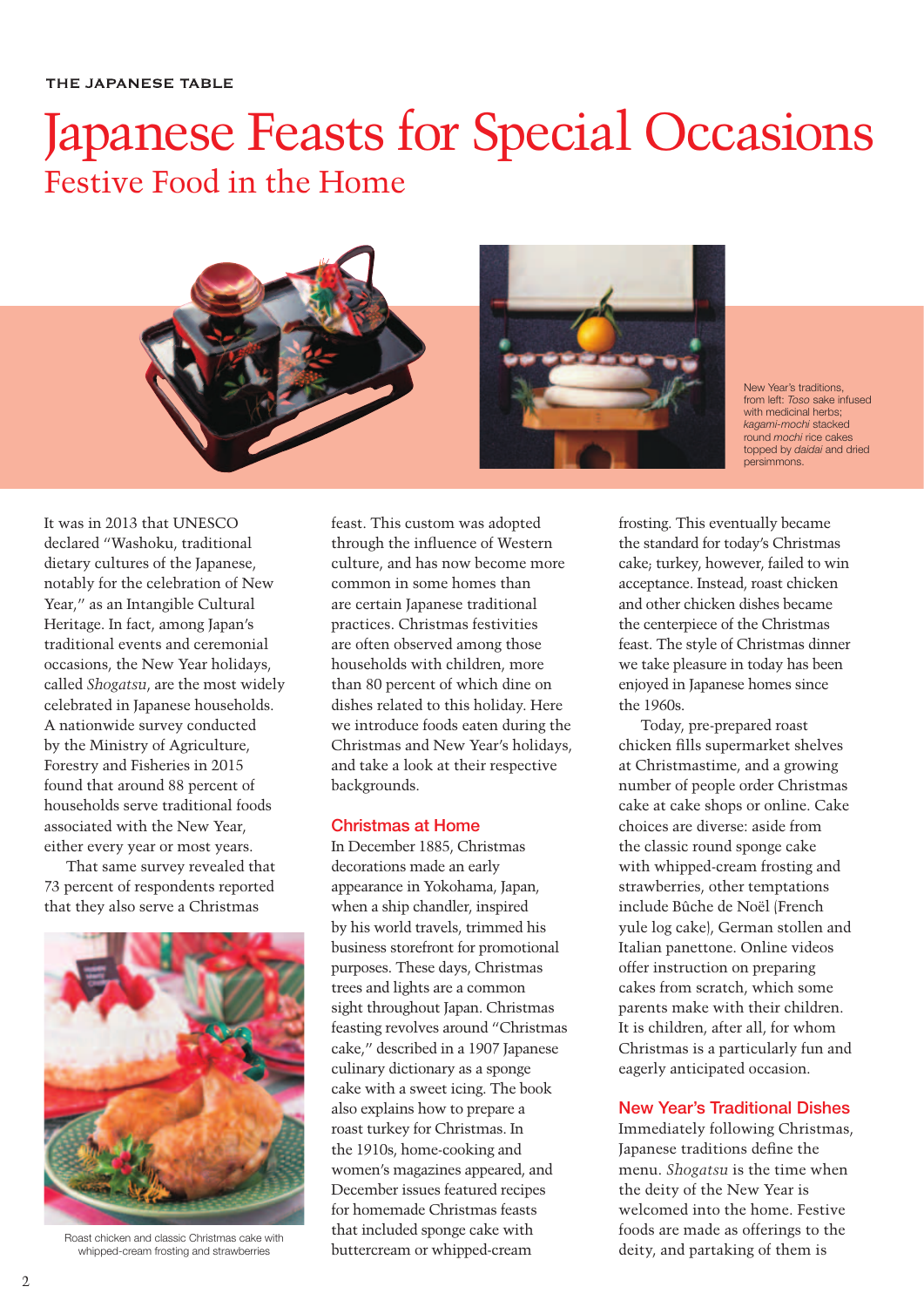

*Osechi ryori* presented in a lacquered *jubako*

thought to ensure good health. In most households, the main offering is *kagami-mochi*, a pair of stacked round *mochi* rice cakes, one small and one large, with a *daidai* bitter orange and ten dried, skewered persimmons placed on top. (The word *daidai* sounds similar to the phrase, "to continue for generations," and persimmons symbolize an abundant harvest.) In the past, each household made its own *kagami-mochi*, but these days they are usually store-bought.

Traditionally, the New Year holiday is also a time for drinking *toso*, sake infused with medicinal herbs. Family members take turns drinking the beverage to protect against misfortune and illness, though nowadays fewer households include *toso* in their festivities. According to a 2017 survey conducted by the Washoku Association of Japan, over 80 percent of households serve New Year's *zoni*, a soup containing *mochi* that is regarded as the most important of New Year dishes. *Zoni* differs by region, from shapes of the *mochi* to variations in soup and ingredients.

More than 80 percent of households also eat *osechi ryori*, an assortment of dishes which symbolize prayers for happiness and good fortune in the New Year.

Served during the first three days of the New Year, these festive foods are beautifully arranged in a *jubako*—a lidded lacquer box comprising two or three stacked tiers. The custom of serving *osechi ryori* in *jubako* was introduced in schools and in women's magazines around the year 1900, and first became widespread mainly in urban areas. There are many *osechi ryori*, but three in particular are eaten in over 80 percent of households: *kazunoko*, herring roe marinated in soy sauce-based dashi; *kuromame* black soybeans in syrup; and *tazukuri*, small sardines in a crisp glaze of seasoned soy sauce, mirin and sugar. Along with *zoni*, these dishes have a long history of being served not only as part of the New Year's meal, but also as tidbits at various ceremonies and rituals.

Other common traditional *osechi ryori* include *kamaboko* fish cake; egg dishes; *kinton* (sweet potato paste with chestnuts); simmered chicken and root vegetables; and *namasu* (julienned daikon and carrot in sweetened vinegar). Meats such as braised pork belly, roast beef or various types of ham are included. More households prepare homemade dishes during the New Year than on any other festive occasion,

but even so, with the exception of *zoni*, simmered dishes and *namasu*, a growing number order ready-made *osechi ryori*, prepared by professional outlets such as restaurants and department stores.

Although the origins of these two celebrations differ, both Western-style Christmas festivities and the traditional Japanese New Year's holidays are two auspicious events on the Japanese calendar, and both are defined by warm family gatherings and special feasts.

#### **cover**

A family gathers to enjoy traditional *osechi ryori* during *Shogatsu.* 

#### **Author's profile**

Ayako Ehara was born in 1943 in Shimane Prefecture, and graduated from Ochanomizu University. She holds a Ph.D. in Education and taught for many years at Tokyo Kasei Gakuin University, where she is currently professor emerita. A specialist in food culture, the history of food education and cookery science, Dr. Ehara is the author and editor of many publications, including *Katei Ryori no Kindai*  ("Modern Home Cooking"; 2012); *Oishii Edo Gohan* ("Delicious Edo-period meals"; co-author, 2011); and *Nihon Shokumotsushi* ("History of Japanese foods"; co-author, 2009).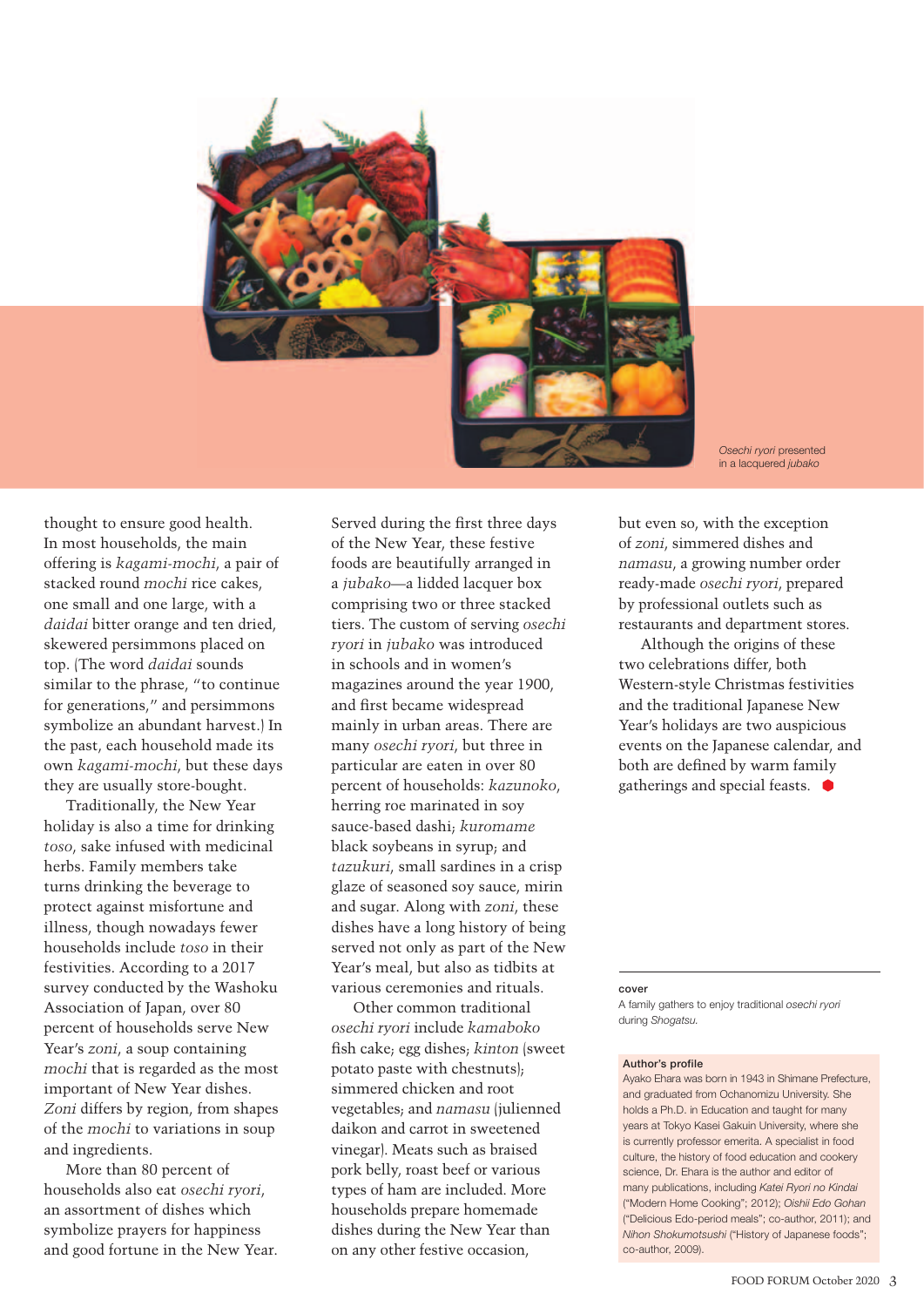



From left: Two-*kin* (double-sized) *shokupan* loaf; *shokupan* toast with butter.

## *Shokupan*

*Shokupan* is the Japanese word for a long rectangular or square loaf of white bread. It is soft, fluffy and fine-textured with a delicate crust, and slices easily. These attributes are popular with the Japanese, who buy *shokupan* in supermarkets, convenience stores and bakeries. Some households make their own *shokupan* using bread-making machines: the basic ingredients are flour, baker's yeast, salt and water.

Bread was first introduced to Japan in 1543 when the Portuguese landed on the island



Thin-sliced *shokupan* is sold with crust already removed for sandwiches.

A new *shokupan* boom has recently overtaken Japan

of Tanegashima in Kagoshima Prefecture. After the Second World War, wheat flour was sent from the US to address post-war food shortages. This led to white bread becoming known throughout the country and, while rice remains Japan's traditional staple food, bread was eventually adopted as another. National preference for the glutinous texture of Japanese rice led to an inclination for bread that is moist, soft and bouncy; Western-style pain de mie was therefore modified to accommodate the Japanese palate, resulting in today's *shokupan*. Wider popularity of *shokupan* grew in the 1950s.

In Japan, *shokupan* sell as *kin*, or loaves, with one *kin* square loaf roughly 350-400g (12-14 oz.) and measuring about 12cm (4.5 in.) per side. A *shokupan* loaf is often sold pre-sliced, in slices of four, six, eight or ten. This allows consumers to choose their preferred thickness of slice. For the perfect sandwich, the bread can be purchased in twelve thin slices, with the crust on all four sides already removed.

A new *shokupan* boom has recently overtaken Japan, driven by bakeries specializing only in *shokupan*. These "gourmet" loaves are priced four to five times higher than mass-produced supermarket *shokupan*, which typically costs only JPY150-200 (USD1.40-1.80). Customers line up at these specialist bakeries for fresh-baked *shokupan* that is slightly sweeter and velvety soft, the result of added butter, honey or fresh cream—bread that can be appreciated without first being toasted.  $\bullet$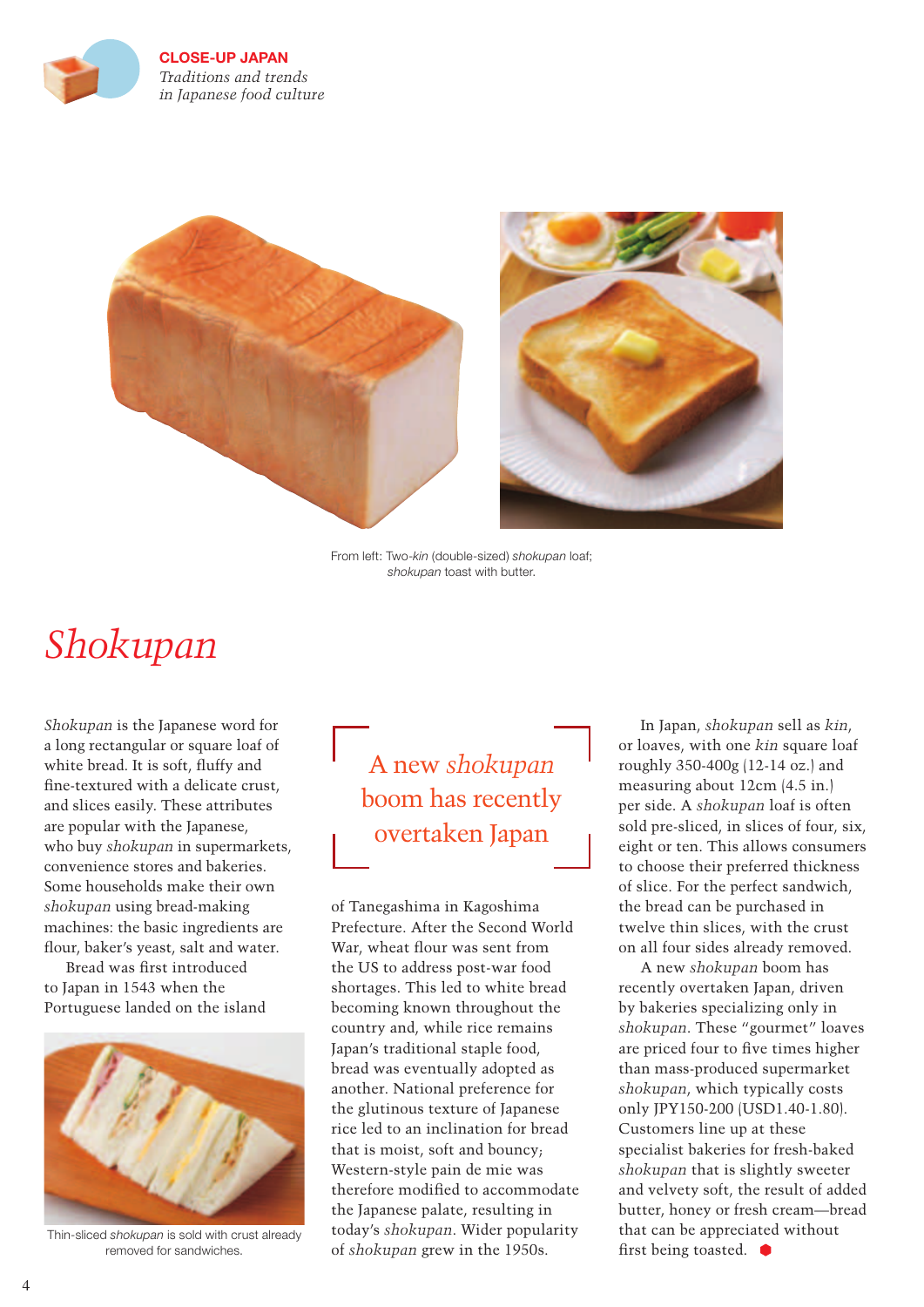### **JAPANESE STYLE** *Perspectives on Japanese cuisine*

# Grating

Grating is an essential method in preparing traditional Japanese cuisine. For example, grated ginger is used as garnish for bonito sashimi, and grated daikon is mixed in the dipping sauce when eating tempura. Daikon, ginger and wasabi are among the most commonly grated ingredients used in Japanese dishes. Grating creates unique tastes and textures, different

to those produced by food processors or knives. Japan's long history of using graters is evidenced in the *Wakan Sansai Zue* encyclopedia, published in 1712. There exist various types of graters, in differing sizes and shapes, and chefs select the most appropriate kind based on desired characteristics or finish of a particular ingredient. Small copper graters with very

From left, various graters for specific foods: Copper grater for *yuzu* peel; plastic box-type grater with tray for daikon; ceramic grater for ginger.



A specialty of Miyazaki Prefecture, *hiyajiru* is a cold miso-based soup poured atop rice. First mentioned in records from the Heian Period (794-1185), *hiyajiru* is enjoyed as a cooling meal, and is a refreshing antidote to hot weather that helps stimulate appetite. The soup is made by grinding up *niboshi* or *iriko* dried small sardines, sesame seeds and miso using mortar and pestle. This mixture is spread out thinly inside the mortar, which is turned upside down directly over a flame; when a roasted aroma is produced, the mixture is thinned out with chilled dashi stock. The basic recipe varies, as *hiyajiru* has evolved regionally, but any combination of crumbled tofu and thin-sliced cucumber may be added to this soup, which is then poured over a bowl of rice garnished with finely shredded *shiso* leaves.







fine teeth are often preferred when grating ginger or *yuzu* peel. Graters that incorporate trays are used for high-water content vegetables such as daikon and onion; ceramic-plate graters are used for ginger. Graters with sharper spikes avoid damaging the cells of vegetables, thus preserving moisture and resulting in a smooth, airy texture.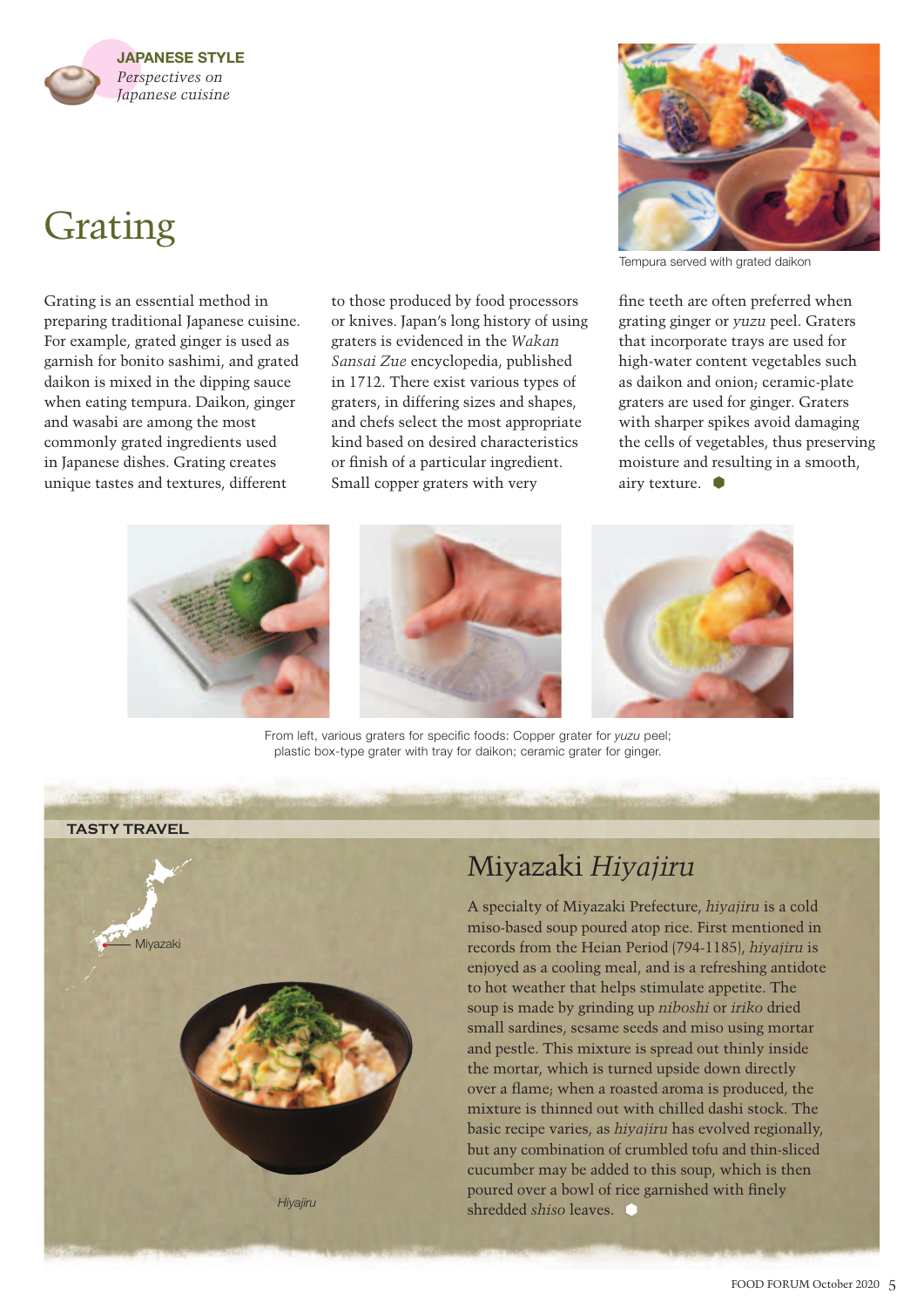



### ITALIAN-STYLE *HIYAJIRU* CHILLED SOUP OVER SALAD

### Soy milk

**Serves 4 as an appetizer** 363 kcal Protein 12.7 g Fat 16.7 g (per serving)

### **Miso-soy milk soup**

- 1 T miso, preferably *akamiso* (dark brown miso)
- 1 T Kikkoman Soy Sauce
- 240 ml / 1 C vegetable or chicken
- stock\*
- 120 ml / 1/2 C soy milk
- 3 T ground sesame seeds

### **Croutons**

- Baguette, 10 cm / 4 in.
- 1-2 T pure olive oil
- 1 clove of garlic, cut in half
- 1 can of solid tuna in water or oil  $(1 \text{ can} = 140 \text{ g} / 5 \text{ oz.})$
- 2 medium tomatoes, total about 300 g / 2/3 lb.
- 2 Japanese or Persian cucumbers, total 200-240 g / 7-8.5 oz.
- 1/4-1/3 t salt
- Fresh basil leaves, shredded, plus a few leaves for garnish
- 3 T extra virgin olive oil

This recipe takes a hint from Japanese *hiyajiru*, chilled miso soup over rice. Croutons are used instead of rice, while basil complements miso and soy sauce for an Italian twist. A versatile, refreshing side dish or appetizer, this *hiyajiru* combines the best of both soup and salad.

1 To make miso-soy milk soup, first mix miso and soy sauce together with a fork. In a separate bowl, stir together the stock and the soy milk; to this, add the miso and soy sauce blend and mix well.\*\* Add sesame seeds. Chill the soup in the refrigerator.

 $\bigcap$  To make the croutons, cut the baguette into 7-8 mm- / 0.3 in.-thick slices, and cut  $\angle$ each slice in half to make 4-6 pieces per person.

3Place pure olive oil and garlic in a frying pan, and slowly warm over low heat to infuse the oil with the scent of garlic. Add the baguette slices and shake the pan constantly until they become light brown and crispy on both sides. Remove from the pan, discard the garlic and set aside.

Drain excess water or oil from the tuna. Break apart into small lumps.

Slice each tomato into 8 wedges, then cut each wedge in half diagonally.

 $\int$ Cut the cucumbers into thin slices, place in a bowl and sprinkle with  $1/4-1/3$  t salt.<br>Allow to sit for 10 minutes. Lightly squeeze to press out excess water.

7Place the tuna, tomato, cucumber and shredded basil in a bowl. Add the extra virgin  $\int$  olive oil\*\*\* and lightly mix together.

 $\Omega$  Spoon out the tuna-vegetable mixture into individual serving bowls and pour the  $\mathbf O$  soup over. Garnish with the croutons and basil leaves.

- Follow package instructions to make basic bouillon with bouillon cubes or granules.
- Adjust the amount of miso-soy sauce mixture so that the soup is just the right taste.
- \*\*\* If canned tuna is in oil, reduce amount of olive oil to 2 T.

Note: Please see page 5 of this issue to read about *hiyajiru*.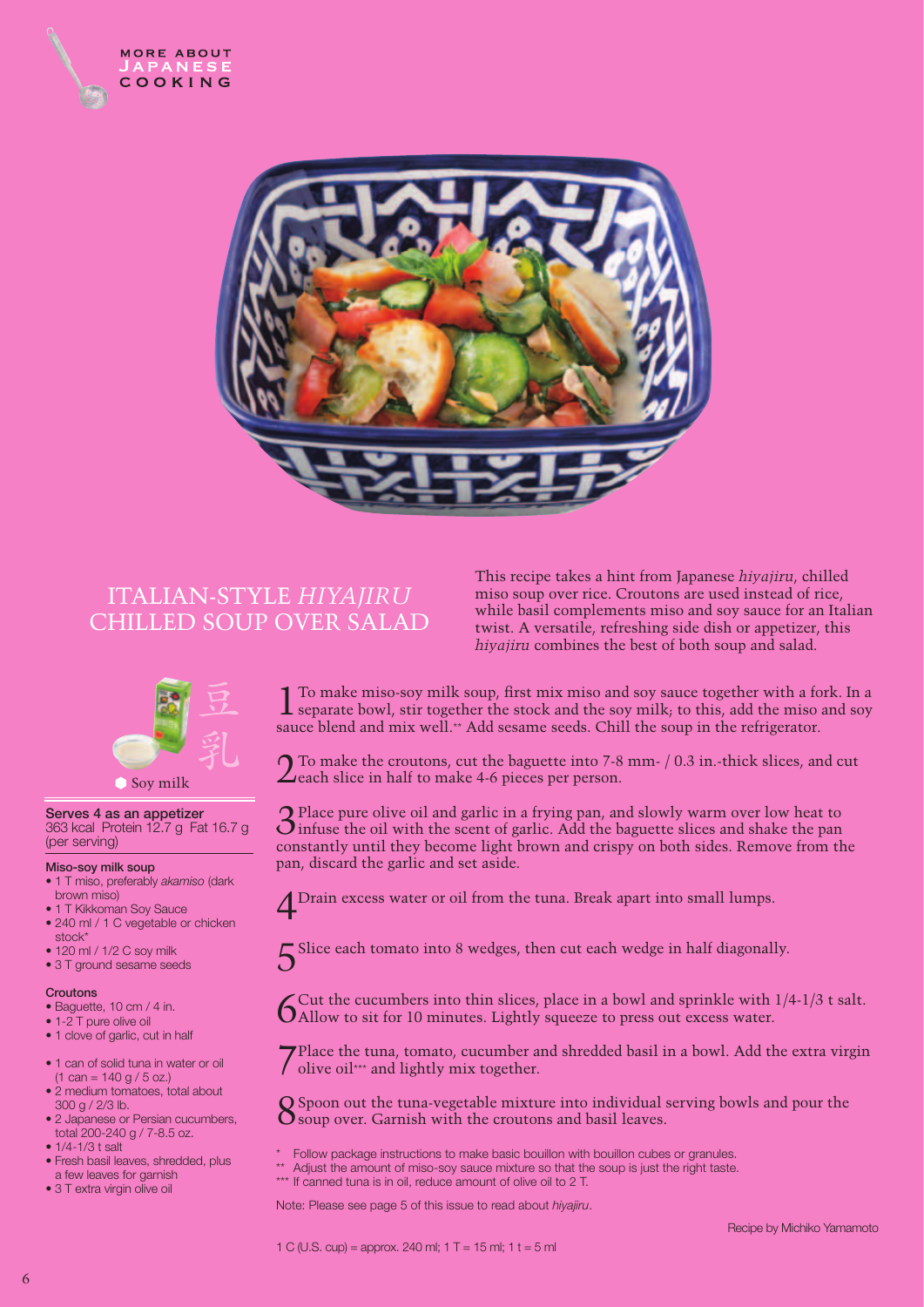

### TOMATO SUKIYAKI



### Sliced beef

#### **Serves 4**

460 kcal Protein 66.2 g Fat 24.9 g (per serving)

- 400 g / 14 oz. thinly sliced beef suitable for sukiyaki, such as sirloin or top sirloin\*
- 1 onion, 250 g / 9 oz. • 2 medium tomatoes, total
- 300 g / 2/3 lb.
- 16 mushrooms, mix of white and brown
- 2 eringi mushrooms
- About 500 ml / 2 C watercress, tough stems trimmed

### *Warishita* **sukiyaki cooking sauce**

- 200 ml / 7 oz. water • 1 sheet kombu, 5 cm  $\times$  5 cm /
- $2$  in.  $\times$  2 in.
- 100 ml / 3.5 oz. Kikkoman Soy **Sauce**
- 100 ml / 3.5 oz. Kikkoman Manjo Mirin
- 3 T granulated sugar
- 1 T pure olive oil

Classic Japanese sukiyaki involves Japanese long onion, konjac noodles, grilled tofu, chrysanthemum leaves and Japanese mushrooms. After all the ingredients in the pan have been eaten, pre-boiled *udon* noodles are added to the remaining sauce. This tasty recipe is a Western-style version of sukiyaki made with easy-to-find ingredients.

Cut beef slices into about 5 cm  $\times$  8 cm  $/$  2 in.  $\times$  3 in. portions. Cut onion in half **L** lengthwise and then into 8 mm / 0.3 in. thick slices.

2To peel the tomatoes, cut an X on the bottom of the tomato skin and plunge in boiling water for about 20 seconds. Transfer immediately into a bowl of ice water and then peel. Remove the cores and cut each into 8 or 10 equal-size wedges.

3Cut off the mushroom stems. Trim the ends of the eringi mushrooms, then cut each **O** lengthwise into 4 pieces, and then crosswise in half to make a total of 8 pieces.

4To prepare the *warishita* sukiyaki cooking sauce, place water and kombu in a saucepan over low heat; remove the kombu just before coming to a boil. Add the soy sauce, mirin and granulated sugar and lower to medium heat. Turn off heat when the *warishita* sauce begins to bubble.

5 Heat the olive oil in a sukiyaki pan<sup>\*\*</sup> over medium heat. Add onion; when it becomes bightly cooked, add the beef and sear both sides briefly.\*\*\* Pour in the *warishita* sauce so it covers about 1 cm / 0.4 in. of the bottom of the pan and reduce to medium low heat.

 $6A$ dd the tomato, mushrooms and eringi mushrooms and simmer until lightly cooked.<br> $6A$ dd watercress and cook briefly until watercress is wilted.

7Place the sukiyaki pan on the table and serve.

- If sukiyaki beef is unavailable, look for tender, well-marbled, thinly sliced beef at a Japanese grocery store or specialty butcher's.
- \*\* If a sukiyaki pan is unavailable, use a pan with a diameter of about 22 cm / 8.7 inches.
- \*\*\* For an optional Italian flavor, in Step 5 add sliced garlic when cooking onion, then add fresh basil leaves after the watercress in Step 6. At the end, pasta can be added to the sauce and sprinkled with Parmesan cheese.

Recipe by Kikkoman Corporation